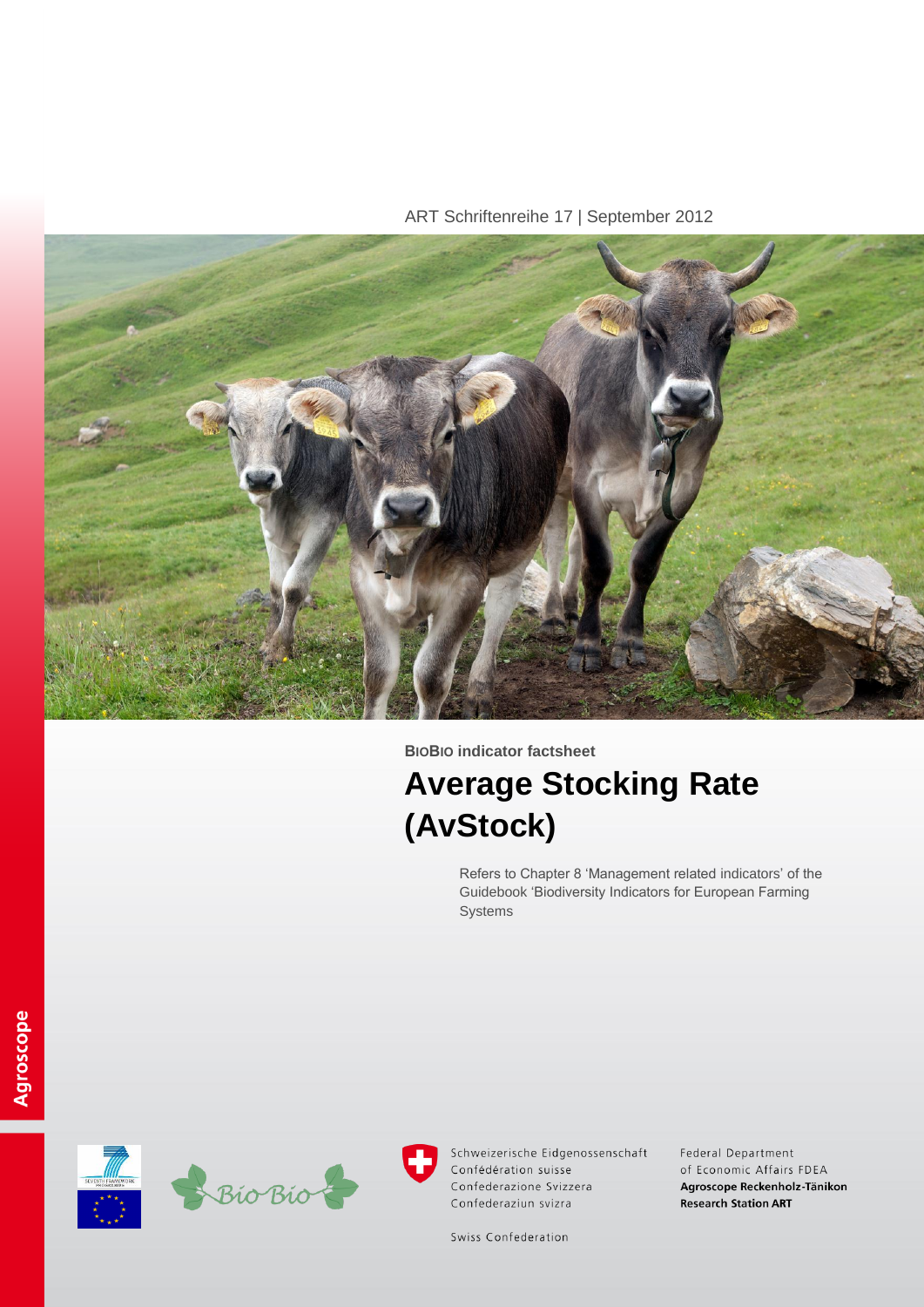# **Average Stocking Rate (AvStock)**

#### **Description**

Livestock density on the farm, i.e. number of livestock in relation to the farm area.

**Unit of measurement:** Number of livestock units (LU) per Utilized Agricultural Area (UAA).

**Sub-indicator** is 'Average stocking rate per ha forage area' (AvStockF)

It is a **pressure indicator**. Stocking rates tend to be lower on organic farms (maximum limits set under the organic regulations EC 834/2007 and EC 889/2008). This is due to restrictions on inputs such as fertilisers, pesticides and imported feed concentrate to boost feed production. Animal medicines are also restricted as they are often used to support artificially high stocking levels which have detrimental effects on biodiversity. Lower stocking rates result in decreased defoliation and treading, positive impacts on the pasture species mix and productivity and positive impacts on bird habitats and ground dwelling mammals (Dennis et al.  $2009)^{1}$ .

#### **Surveyor skills**

Data collection can be done by technical staff (farm interviews, retrieval from databases). For data validation, skills in the interpretation of livestock data and corresponding background knowledge are necessary to examine the plausibility of both the input and output variables.

## **Data collection method**

If livestock dynamics on the farms is continuously reported to national databases, aggregated data (total livestock units per farm and year) may be retrieved from these reports. If these records are not available, basic data must be collected in farm interviews according to a questionnaire. The reporting year should be identical with the year of the biodiversity survey, i.e. the data should be collected after the official reporting year has been concluded.

#### **Calculation method**

Input variables:

l

- livestock categories (Li)
- livestock units for each livestock category (LUi)
- average number of animals by livestock category on the farm (for one calendar year)  $(N_i)$
- number of days per year that a particular livestock category spent on the farm  $(d<sub>i</sub>)$ ; this excludes the time spent on external (summer) pastures.
- forage area on the farm  $(A<sub>f</sub>)$ : annual and perennial fodder crops, pastures.

AvStock = Σ (N<sub>i</sub> LU<sub>i</sub> d<sub>i</sub>/365)/A<sub>UAA</sub> AvStockF =  $\Sigma$  (N<sub>i</sub> LU<sub>i</sub> d<sub>i</sub>/365)/A<sub>f</sub>

If the total annual livestock units per farm  $(LU_t)$  is available from official livestock databases, the above formula can be abbreviated to



*Grazing cattle in Spanish dehesas. Photo: Gerardo Moreno, UEX*

 $AvStock = LU_t / A_{UAA}$ 

 $AvStockF = LU_t/A_t$ 

The coefficients for livestock units were based on EU agricultural statistics.<sup>2</sup>

### **Results from BioBio case studies**

Stocking rates on livestock keeping farms ranged from below 0.5 LU / ha forage area in Dutch horticulture farms, grassland farms in the Hungarian case study, and Dehesas in Spain to values above 2.0 LU / ha forage area on German mixed farms. Farms of the Dutch, the Swiss, the Welsh (grassland), and the German case study were quite variable and values of stocking rate covered a range of approx. 2 LU / ha forage area (see graph).

#### **Synergies with other indicators**

This indicator has synergies with 'N-Input' (incl. 'N-balance') and 'Grazing intensity'. Data can be recorded with the same set of questionnaire forms.

#### **Estimated effort and costs (labour effort required, analysis)**

 $\overline{a}$ 

An average of 8 hours per farm must be calculated for the collection of the BioBio farm management indicators as laid down in the BioBio field handbook. This includes the farm interview, data processing and data check. However, there is considerable variation in time effort depending on the complexity of farms and the implementation (telephone interviews or farm visits).

Dennis P. et al., 2009, Conceptual foundations for [biodiversity indicator selection for organic and low-input](http://www.biobio-indicator.org/deliverables/D21.pdf)  [farming systems. BioBio Report](http://www.biobio-indicator.org/deliverables/D21.pdf)

<sup>2</sup> Community Committee for the Farm Accountancy Data Network (FADN), Definitions of Variables used in FADN standard results. RI/CC 882 Rev.8.1.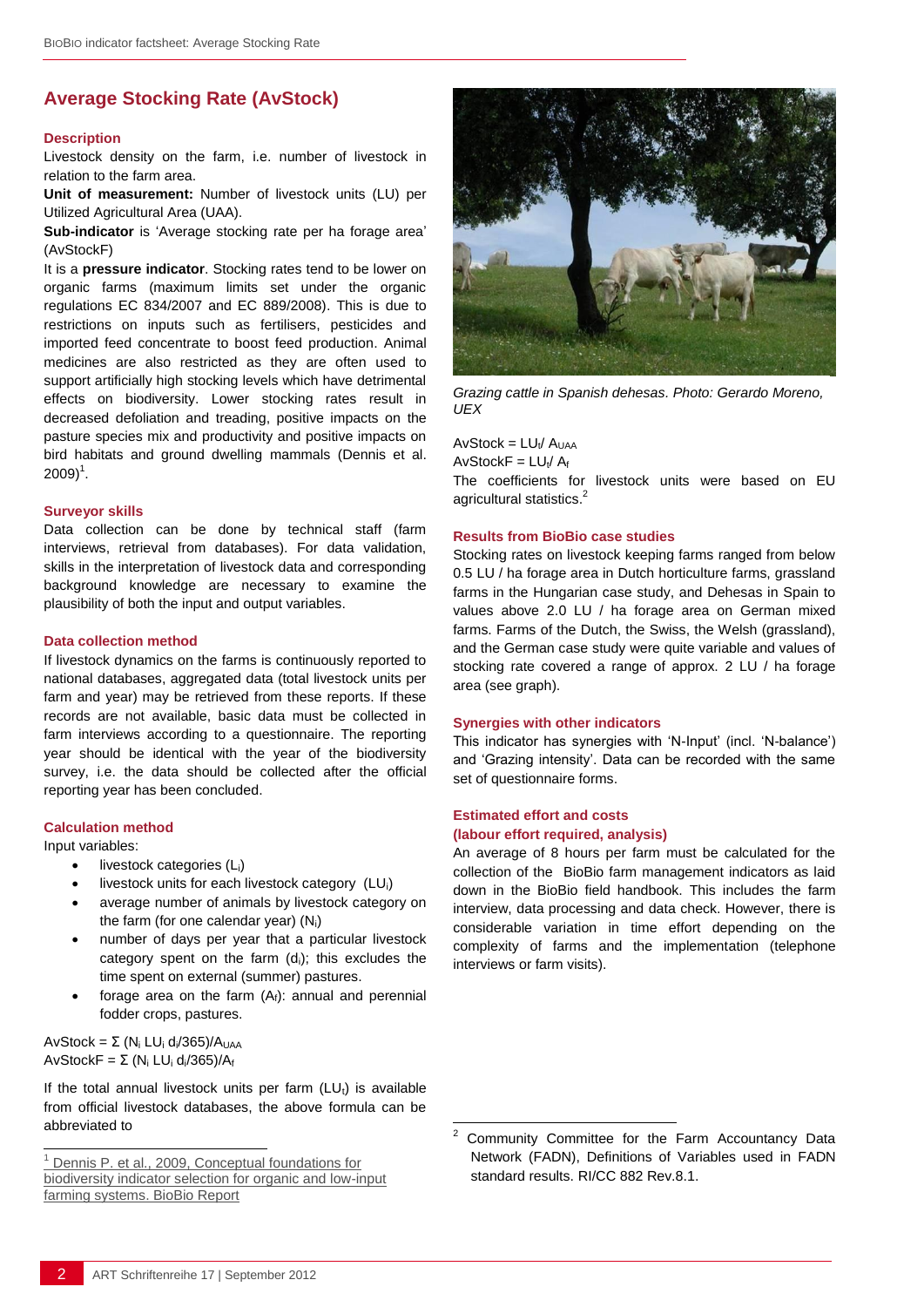

### *Range of stocking rates in BioBio case study farms: livestock units per ha UAA (left) and livestock units per ha forage area (right)*

Legend: the colour of the bars signify the type of land management. Yellow: arable including horticulture; green: grassland; *blue: mixed arable and grassland; pink: tree-based systems.*

*Remark: Spain (OLI): no data on grazing area was available for this case study, therefore no indicator 'AvStockF' calculated.*

#### **Correlation with other indicators**

Stocking rate mostly had no significant relation to species indicators. A few negative correlations occurred: with 'Vascular Plants' in the German Mixed farming case study, with 'Wild Bees and Bumblebees' in the grassland case studies in Switzerland and Norway, and with 'Spiders' in Norway. The only positive correlation found was with 'Earthworms' in Bulgarian grassland farms.

#### **Average stocking rate change as an indicator**

A significant change in stocking rate has implications for nutrient management on the farm. An increase in indicator value can alter the nitrogen status on farmland because of the higher inputs from grazing animals or farmyard manure that will be recycled on farmland.

#### **Strengths and weaknesses**

There are difficulties in capturing the livestock dynamics in on-farm surveys, particularly in countries where farmers are not yet obliged to report livestock data to official databases on a regular basis. In these cases, it is recommended to record both the number of animals per livestock category and the number of animals produced (i.e. leaving the farm). For data quality checks, these data are helpful in examining the ratio of different livestock categories (younger and older animals) and, thus, the plausibility of the data.

In case farmers are continuously reporting livestock changes to a central database, annual data are available for each farm from database reports. Total livestock units per farm are documented and can be directly used for the calculation of livestock-related indicators. Gathering comprehensive primary data, as listed under 'Calculation', will not be necessary.

ART Schriftenreihe 17 | September 2012 **ART Schriftenreihe 17** | September 2012 **AUSTRE ART Schriftenreihe 17** | September 2012 **AUSTRE ART Schriftenreihe 17** | September 2012 **AUSTRE ART Schriftenreihe 17** | September 20 Difficulties occur if the animals are kept part of the year on common grazing land (e.g. summer farms, outfields). These common grazing lands cannot be attributed to individual farms. The time the animals spend on common grazing lands must be excluded, otherwise the indicator overestimates the